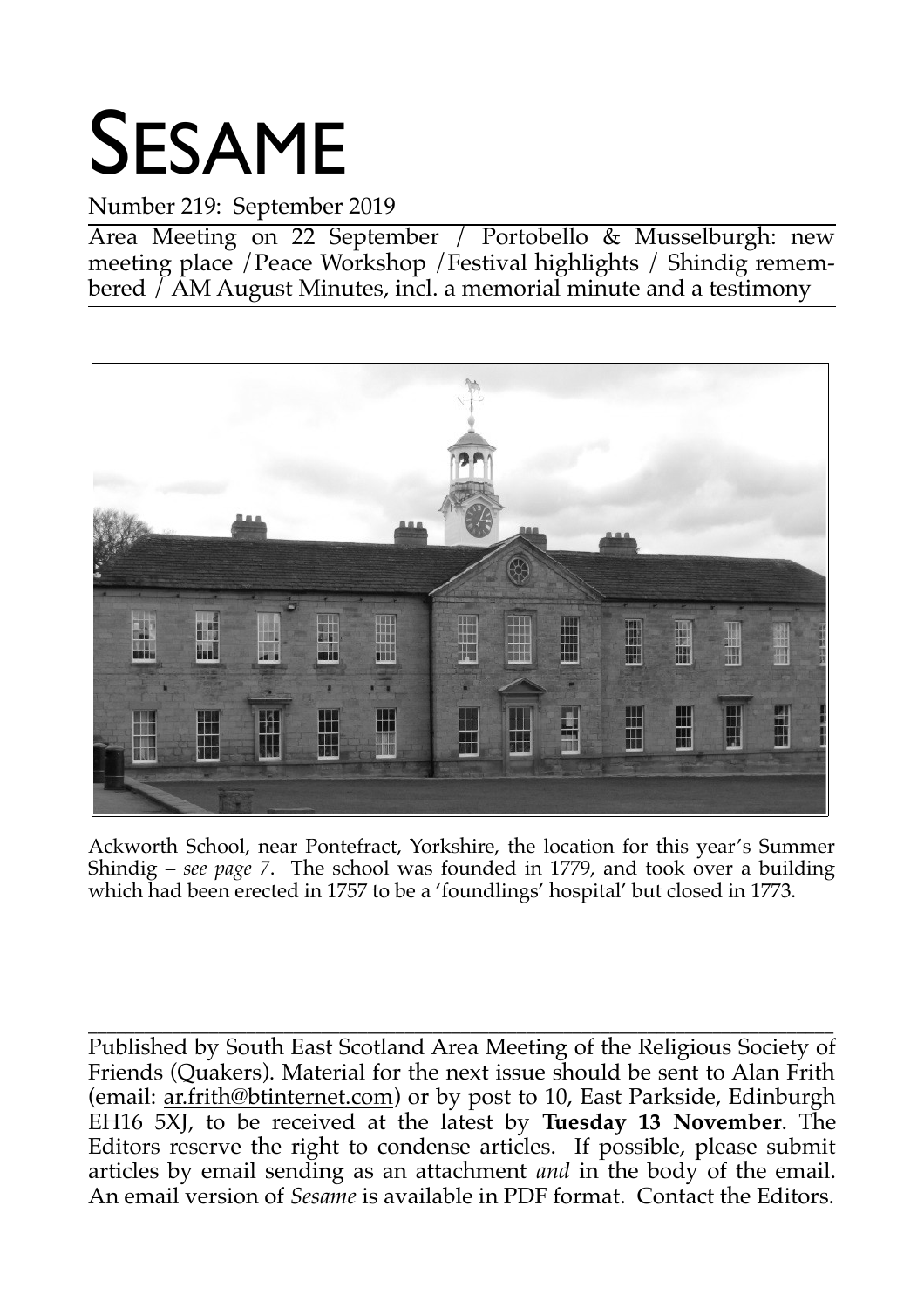SOUTH EAST SCOTLAND AREA MEETING Our next All Age Area Meeting will take place in Penicuik on Saturday 22 September from 10.30 am to 4.30 pm. All are welcome to join us for all or part of the day.

*The theme:* Faith, community and action

*Plans for the day:* The meeting will start with light refreshment at 10.30 am and include sessions of all-age worship at 11.00 and 3.30, activities of various kinds for younger attenders, a business session in the morning and, in the afternoon, an opportunity to learn about how local Friends put their concerns into practice in the local community. Soup and bread will be provided at lunchtime but do bring other food and cakes for yourself or to share.

#### **Draft Agenda** *for the business session:*

- 1. Minutes of last meeting held Tuesday 14 August
- 2. Matters arising:
	- a) Management of legacy money (*Minute 2016/08/04 refers*)
	- b) Area Meeting Treasurer (*Minute 2018/08/06 refers*)

c) Diversity and Inclusion in our Area Meeting (*Minute 2018/08/07 refers*)

d) Area Meeting Dates and Venues for 2019 (*Minute 2018/08/11 refers*)

- 4. UK complicity in torture minute from South Edinburgh LM
- 5. Memorial minutes
	- a) Kay Wassell
	- b) Audrey Fessler
- 6. Custodian of Records report on marriage archive *Pat Lucas*
- 7. Appointments
- 8. Annual report on the John Wigham (Enjoyment) Trust *Mel Richards*

#### *The Venues, getting there and parking:*

**Penicuik Town Hall,** where the day starts and where the business meeting takes place is in the High Street, on the left coming from Edinburgh.

**Valleyfield House,** the base for children's activities, is in the High Street behind the Town Hall with access *via* an archway at number 17 High St. EH26 8HS. There is parking there for about 10 cars (this is the Kellys' home where Meeting for Worship is held on the first Sunday of each month)

The Town Hall has disabled access, toilets and a lift to the upper hall. Disabled parking for one or two cars outside. Other on street free parking is available in the town.

2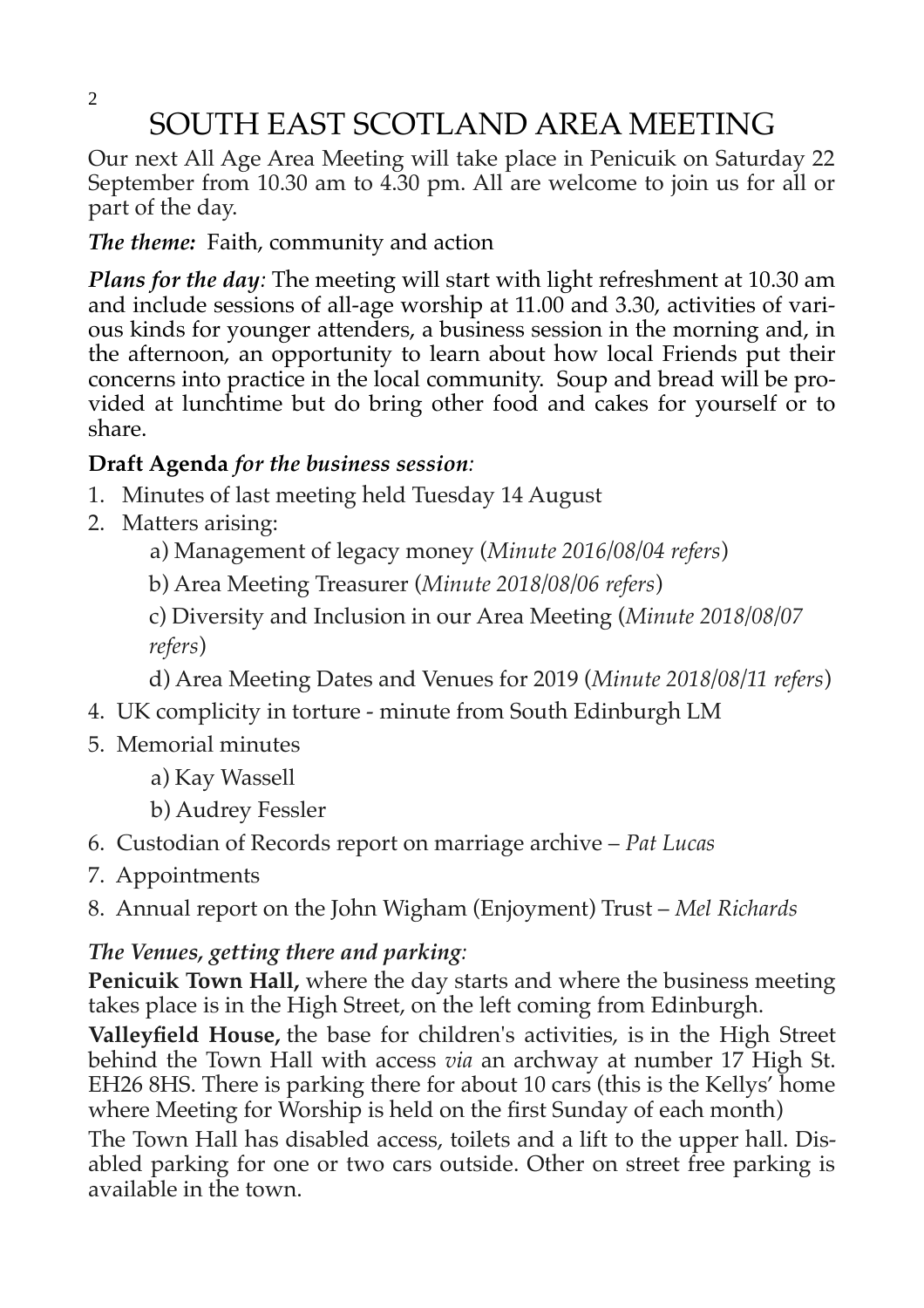**Buses** are frequent from Edinburgh and from Peebles and the Borders.

**X62** (every half hour) leaves the bus station in St Andrew's Square Edinburgh at 9.50 am and arrives at the High St, Penicuik just after 10.30 *via* The Bridges and Liberton. For those coming from the south, it travels *via* Galashiels and Peebles: the bus that leaves Galashiels at 9.00 am stops at Peebles at 9.45, and Penicuik at 10.15.

**37** leaves Princes Street, opposite Waverley Station 9.26, arrives 10.24 *via* the Bridges and Liberton (*i.e. eastwards* along Princes Street)

**15** leaves Princes St, Scott Monument, 9.34 arrives 10. 26. (This bus goes *via* Lothian Road and Morningside, so goes *westwards* along Princes Street.)

# *News from Portobello & Musselburgh Meeting*

**From the beginning of October**, our regular Sunday morning meeting for worship will be held at Bellfield, 16B Bellfield Street, Portobello, EH15 2BP. We meet on the second and fourth Sundays of the month at 11am, with a children's meeting at the same time.

Our evening meeting already takes place at Bellfield, on the first Sunday of the month at 7:30pm, for half an hour (no children's meeting).

**From January 2019** our Clerk will be Mary Jane Elton, with Fiona Paterson and Ruth Anderson-Quigley as Assistant Clerks.

**Chris Booth**

## **Peace Building Workshop – 18 November 2018**

*Join Scilla Elworthy, founder of Oxford Research Group and Peace Direct, Scot and internationalist, for a day workshop celebrating a life committed to conflict resolution.* 

**10.30am - 4pm Saturday 18 November, David Hume Tower LG.07, George Square, Edinburgh EH8 9JX. Attend by donation [see below].**

Register: [https://peacebuilding18nov.eventbrite.co.uk /](https://peacebuilding18nov.eventbrite.co.uk/) Host: [www.peaceandjustice.org.uk](http://www.peaceandjustice.org.uk/)

"*Many people feel powerless in the face of what they see on TV or read in the news – a world in crisis, with wars and violence taking place across the globe,*" says Scilla. "I*n my new book* The Business Plan for Peace: Building a World without War *– and in this workshop – I share how to step out of helplessness and apply your own personal skills do something about challenges now facing us*."

A rare visit to Scotland to launch her new book at the [Radical Book Fair](http://lighthousebookshop.com/events/) [at 7.30pm on Saturday] offers friends and supporters a special opportunity to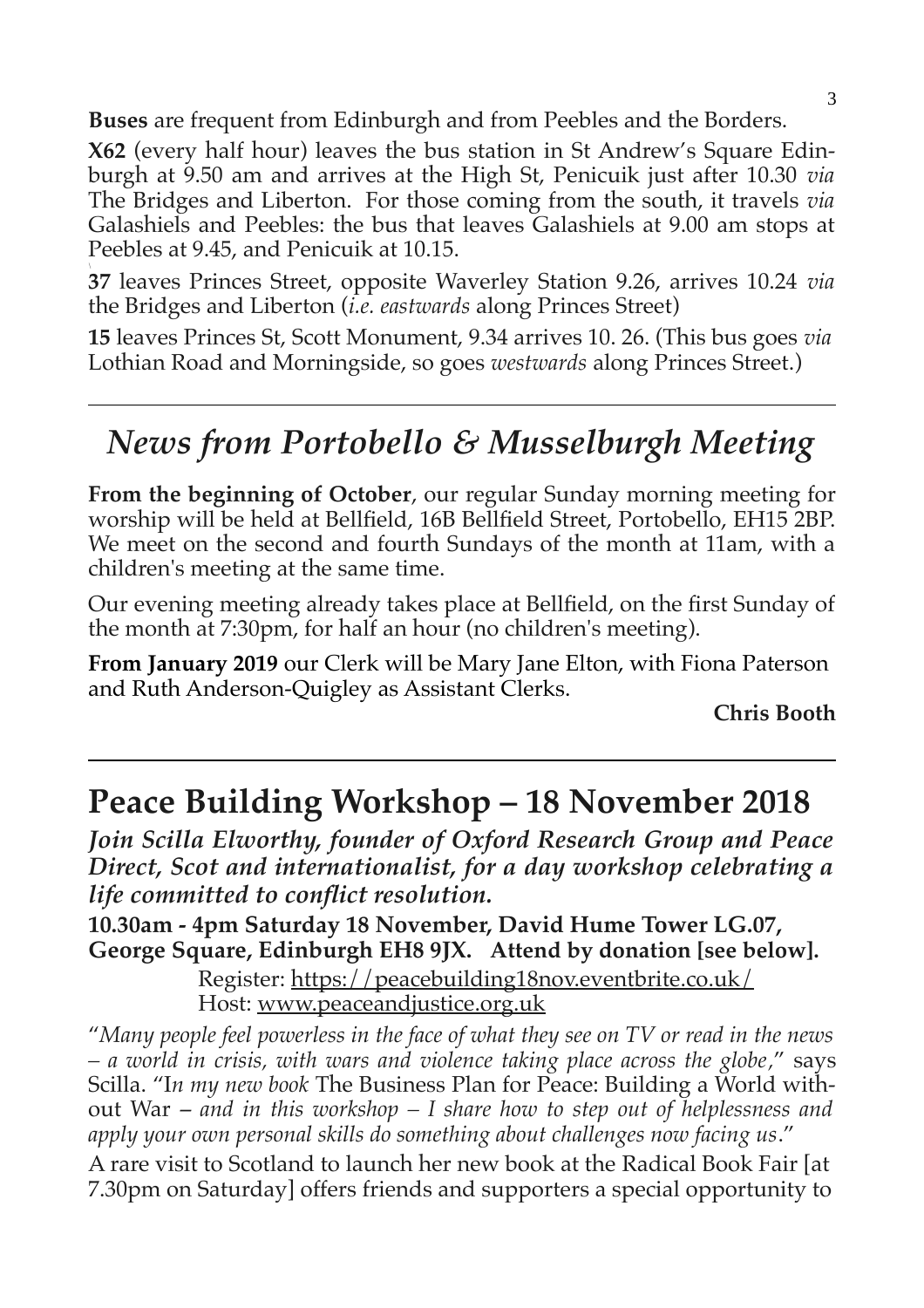hear this gifted leader who has worked tirelessly for decades to de-escalate tensions between peoples and nations.

"*In half a century of work in the world, the most important lesson I've learned is that inner work is a prerequisite for outer effectiveness, for the simple reason that the quality of our awareness directly affects the quality of results produced. The story of Chris Hughes at the start of this book is a striking example — his awareness and presence of mind saved many lives that day in 2003.* "*The new brand of leaders that we need — those who are actually able to meet the challenges of today and thrive in the world of tomorrow — are the ones who know and live the connection between inner self-development and outer action. If we want to communicate clearly, transform conflicts, generate energy, and develop trust within our families, in our places of work or in government, our first challenge is to do the inner work.*"

"We need individuals like Dr. Elworthy to start the work of preventing war. This has been my personal dream for many years.**"** 

#### *His Holiness the Dalai Lama*

*The [Peace and Justice Centre](http://www.peaceandjustice.org.uk/) has undertaken to make a substantial donation to Scilla's projects and to cover her travel costs. How much each attendee contributes in the end depends on how many people sign up and attend the workshop. Please tell your friends about this exceptional chance to meet and hear Scilla first hand.*

*We think it will be between £20-40 each and will confirm costs of attendance in the week before the workshop.*

*Bursaries on request. Email* **admin@peaceandjustice.org.uk** *in confidence; we don't want to turn anyone away.* 

## **Memorable shows in Edinburgh, August 2018**

This August I saw a large number of shows at the Fringe, the International Festival, and the Book Festival. Nearly everything was good, there was much that was excellent, and a number of shows that were outstanding. *Venue 40* put on a very varied programme including:-

*You are cordially invited…* To celebrate the 50th anniversary of the decriminalising of homosexuality [in England], this show took the form of the wedding reception of Robert and Issy in (as the publicity reminded us) the venue where the first same-sex religious marriage was held in 2015. It was a glorious, life-affirming celebration of so much more than the marriage of two people. It was a tribute to how far we've come in the last fifty years, and, in Barack Obama's words, to "the countless, often anonymous heroes" who moved things to the point where it's now okay – if not always easy – to be who you are and love who you want to. Long may this be so! *Conchies!* was an extraordinary piece about real people who followed the promptings of conscience and refused to fight or take any alternative to

4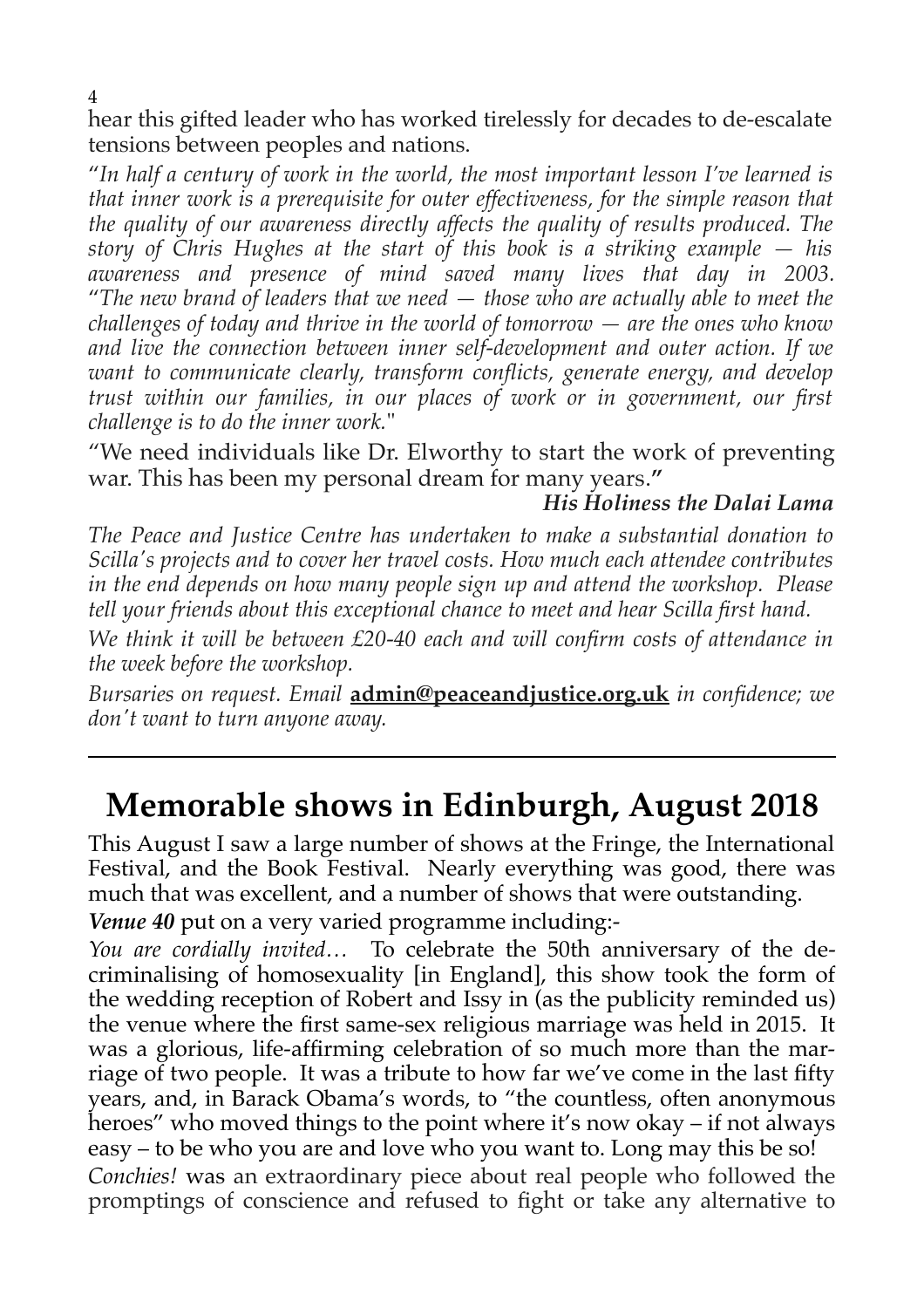military service in the Second World War. Using their own words, and their voices in recorded interviews, the story was told by people who live in the area and in some cases are direct descendants of the men and women who formed the community at Collow Abbey Farm in Lincolnshire. Most moving was the personal appearance of the nearly-centenarian Donald Sutherland, now the only adult member of the community still alive. The roll-call of community alumni is impressive: actor Jim Broadbent is the son of one of the original founders; Michael Morpurgo's uncle, Francis Cammaerts, only left the community when he went to join and play a major part in the French Resistance. It was a moving and thought-provoking drama, whose message needs to be heard as the tide of aggressive competition and self-interest threatens to rise and drown us all.

*Accident Avoidance Training for Cutlery Users – level 2* was a must-see show for anyone with a strong sense of the ridiculous, and all those amongst us who are oblivious to the dangers inherent in the cutlery they use every day with such careless abandon. Lives have been lost in serious cutlery accidents – it's no laughing matter! – and Ian Crawford was here in Edinburgh to make us aware of the perils we face every day of our lives. Towards the end of the evening we had the unexpected pleasure of a short illustrated history of the biscuit from that well-known biscuitomane, Roy Windsor, who gave us much hitherto undiscovered information about Prehistoric Man and the Biscuit, the Biscuit in the Roman Empire, the Biscuit in Shakespeare, Churchill's Biscuits and even a consideration of the Biscuit of the Future. Despite the seriousness of the subjects, the audience was in stitches throughout…

*Collateral Damage: white poppy-making.* The Collateral Damage project was set up to commemorate people who have lost their lives in wars in which they were not engaged. We were invited up to the Meeting Room to create white poppies, which were then displayed as a reminder to all of the people who have died: it was hoped that, while making the poppies, we might also think about how we can create a more peaceful future for the world. There will be a large national installation of poppies in London this November.

#### *For more information, go to* **[www.facebook.com/whitepoppies2018](http://www.facebook.com/whitepoppies2018)** *or* **[www.ppu.org.uk/collateral-damage](http://www.ppu.org.uk/collateral-damage)**

#### *The Scottish Storytelling Centre* also provided some gems:-

In *Gie's Peace* Morna Burden told the stories of women of all ages who in their own way have tried to bring peace to situations and protest against the stupidity of war, interleaving them with songs of peace. She launched straight into her first song, a lullaby with a difference, written in 1958 by Nancy Nicholson. *Mushroom cloud and heavy water* and the lively refrain beginning *merrily, merrily nuclear power* plunged us straight into the brilliantly black humour with which women have creatively waged peace in a world which is seeing an ever-increasing proliferation of wars.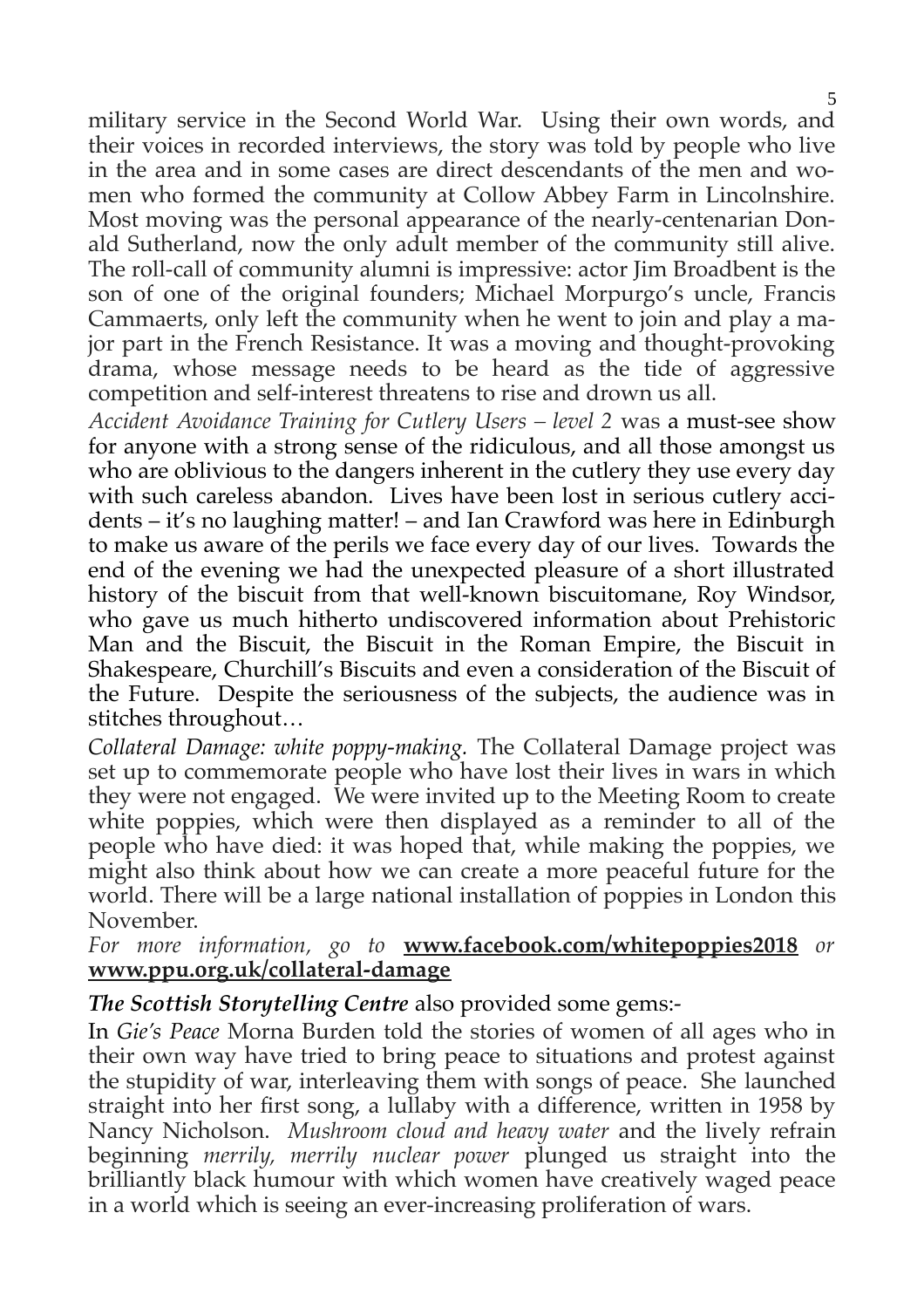Morna made reference to a number of Quakers, including Penny Stone, who went with a choir to Palestine, to sing to and show solidarity with Palestinian people and, on her return home, to talk about it "to anyone who would listen"; and Beth Cross who, while at university in Annapolis, Maryland, intended simply to support for a week a peace walk that started in California – but found herself joining this World Peace Walk and travelling through Scotland, England, and much of Europe. The Greenham Peace Camp brought mention of Helen John, who found her life transformed by her involvement in the women's camp. My favourite song had to be *Lily of the Arc Lights* - sung to the woman with the bolt-cutters, beside whom the singer is attacking the perimeter fence – a wonderfully anarchic rewrite of *Lili Marlene.* Its fantastic rhymes and dauntless spirit made me laugh out loud and salute the women who could be so brave in the face of very real danger, carrying out civil disobedience because they simply couldn't stand by and do nothing.

*Henna* had to be my 'show of 2018' – the second wedding I went to this Fringe, this time a Sikh celebration. The hosts, uncle and nephew Peter and Gorg Chand, in splendid gold-embroidered tunics, invited us to take our seats and join them and the family of the bride as she and her girlfriends had the traditional henna patterns applied to the palms of their hands.

In a mixture of English and Punjabi, Peter and Gorg wove together the story of the wedding and traditional tales which they had collected from their own family. Some tales they'd heard in full, others they re-imagined from fragments told at different times. The storytelling was among the best I've ever heard – the wedding came alive for us, we felt really present while the henna was applied, in the gurdwara, and back again at the wedding house. We were very welcome guests, an integral part of everything. We even joined in the dancing, having been taught simple Bollywood moves linked to the various parts of the wedding celebrations – paint on the henna, clear away the blankets, shake the bangles, take the photos, shout *Hai hai hai* and then do your own thing. It was an exhilarating way to end the evening, and we went singing out into the night.

I was also enthralled listening to the amazing Mhairi Black MP, Judy Murray, and Mark Thomas each In Conversation With … at the Stand's New Town Theatre; Richard Holloway *Waiting for the Last Bus* and comedian Susan Calman in the Book Festival; and and and… looking forward to next year already!

**Mary Woodward**

## **A PEACE POLE is to be installed at The Helix, Falkirk (near the Falkirk F.C. stadium) and Polmont Friends are meeting to celebrate on Sunday 7 October.**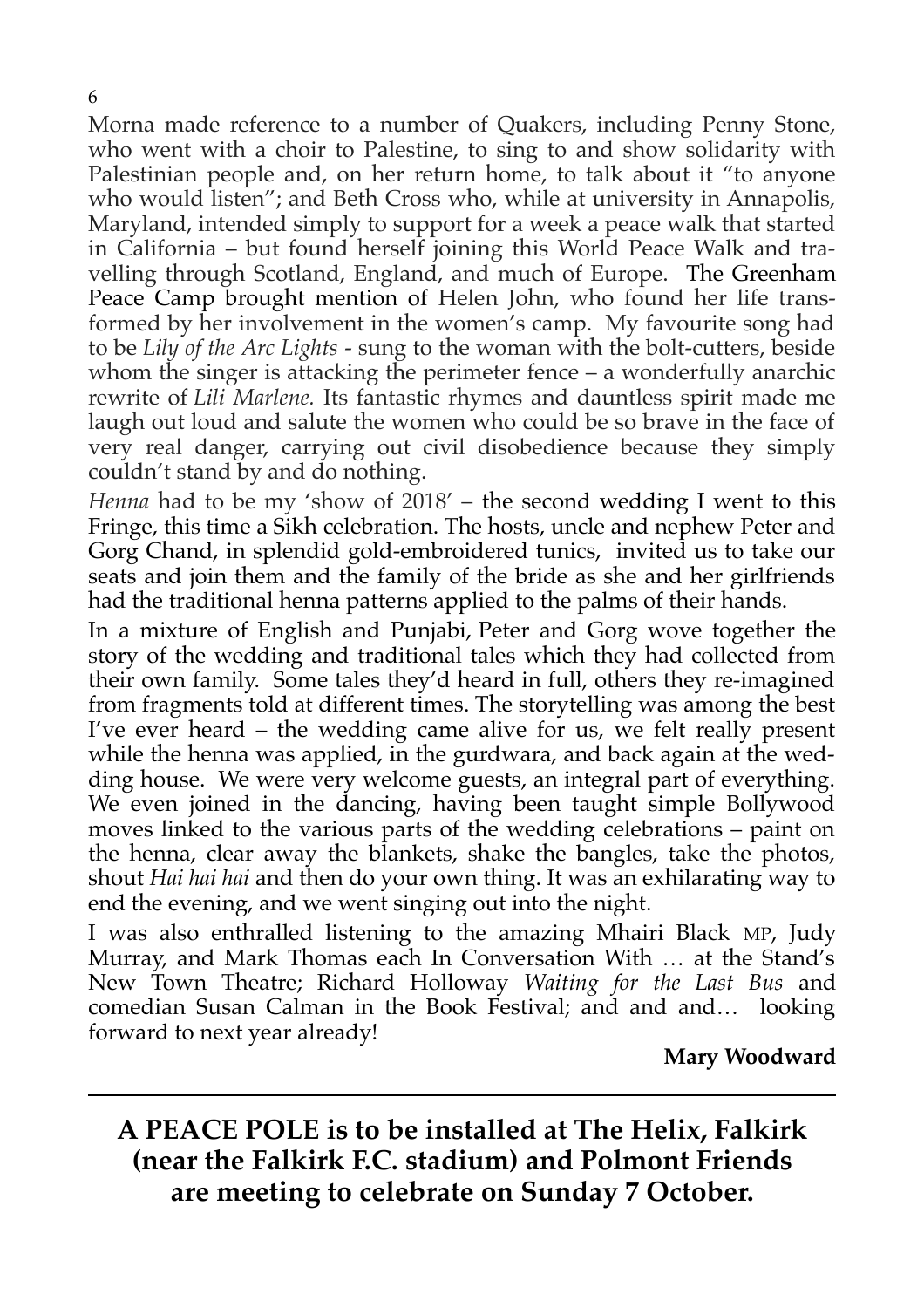*What began in the early 1960s as the Northern Friends Summer School, is now (and has for several years been) officially called* The Northern Young Friends Summer Shindig – *a week-long residential event for young people (aged 11-16) living within the compass of Scotland General Meeting, or of Teesdale & Cleveland, Wensleydale & Swaledale, Northumbria, North Cumbria and Kendal & Sedburgh Area Meetings. Oliver Grothey has been an enthusiastic participant in the last four Shindigs – in 2016, his poem* Quaker Life *(see* Sesame *206) gave an account of that year's event. Now, aged 16, Oliver has attended what has to be his final Shindig; and with help from Anna, his sister, has written a long piece gathering impressions of all the four he attended. Too long for inclusion in its entirity, we are printing the final section, covering this year's Shindig, which took place at Ackworth, 28 July-4 August. (Ed.)*

#### *Shindig 2K18*

As soon as I got home from Shindig 2017, I started counting down the days, 300, then 200, and slowly descending, But I knew it would be my last year. I was ready and packed, By Saturday morning, and I counted down the hours, and even the minutes. Shindig starts again, very soon I cannot wait, for another year of Friendships, games Hugs and laughter We set off to the bus stop, As happy as could be, The week I couldn't wait for, Was just around the corner. At the bus stop I thought, Wow it's finally here, The first day of Shindig 2018, But then it's my last year, So I don't want it to finish. The bus that picked us up, Was 'Greylog' again!, The very same bus as last year! Even on the same route, The good old service 42. On board 'Greylog' I thought, How lucky I am to be able, To go to Summer Shindig, For so many people, Never get the chance.

*Pfff* the doors opened, At the Market Street junction, Got off, got a photo, And walked down to the station, Full of excitement I arrive at the station There are already lots of people at the station, I cannot wait for Shindig To begin And outside the shop, In Waverley station, There they were, So many friends, Who I hadn't seen for so long. We went to Platform 19, The same as last year, For the LNER train from Aberdeen, The Shindig Express, Pulled by 43208, Pulled into the platform, An HST again! We got on and found seats, Plus some empty wine bottles, Then waved goodbye to our families, As the train sped down south. We get on the train And find our seats (It is a bit confusing As there is only one ticket) But we are soon seated And begin to make a mess Wether it's playing catch with jelly beans Or inspecting old bottle lids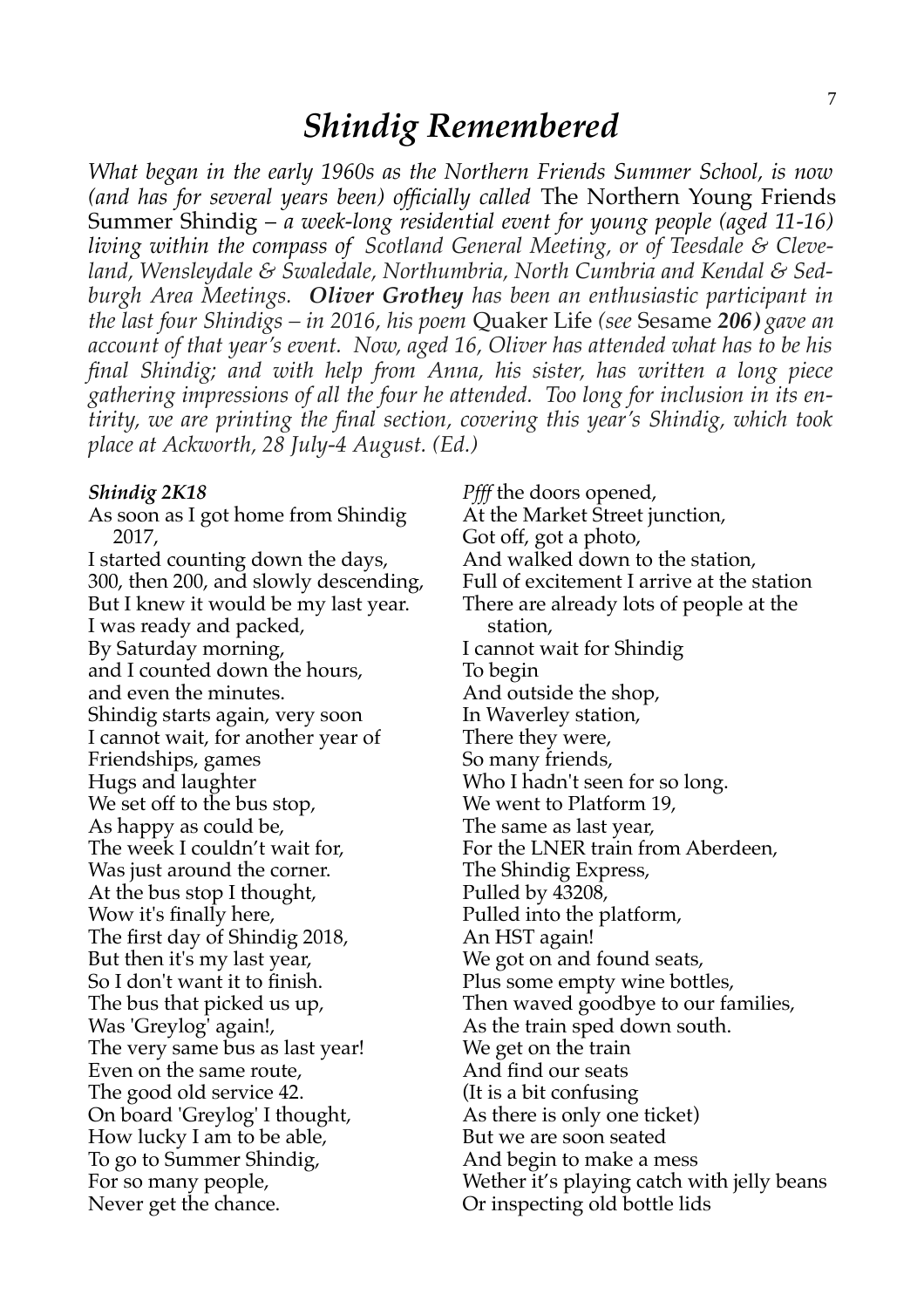8 We soon reached York, And stepped down onto the platform. Then a cloud of black diesel, And a roar from its engines, And the Shindig Express, Curved out of York station, For its onward journey. As walked past the taxi rank, Out of the station, We didn't realise, That it would be raining. We walked to York bus triangle, Where the Shindig bus was waiting, Then we got on, Full of excitement. We waited for a while, Then for some geese, Who were blocking the road. When we finally set off, The York traffic kept us, In York for an hour,

With traffic lights and traffic jams, Right through the city. As we sped through North Yorkshire, On the M62, I thought "wow it's just starting, And everyone's here!" And that moment of joy, When I saw Ackworth School, My favourite place in England, And for a reason. Then was the moment of realisation, As we jolted to a halt in the car park, That the moment I'd longed for, For over three hundred days, Was finally here, And for the last time, Oh goodness was that a great feeling. At last we get to Shindig And I really am excited We get given our name tags And go to play some games When making my name badge I made a mistake, I tried to draw a rainbow but didn't

 succeed, I put red in the middle instead.

For some people who were late to get on, Where I'd last been in 2015, Then quite by chance I got given the very same bed, In the very same dorm, As I had had on my very first year. I unpacked my stuff, Including my toy cars and buses, Who go with me wherever I go. Then it was time for dinner, The usual procedure, Of food, trays, potatoes and water. Soon it is dinner where we get to eat potatoes We have chosen our dorms And got to know each other Then epilogue was in the school's meeting room, It is a very nice and relaxing place. Now it's time for werewolves But who should narrate? At last we have decided But we need to be quick As bedtimes at 11 I played Werewolf, In the small common room, Which smelt of weird cheese, Yet was still a great room. On the first night I stayed up till 11, It really was not a good plan. We get up in the morning For our first full day Meeting for worship is really good I love all the groups And can't wait to start Challenges and games, or discussion group Family group one is really the best We start building bridges But most of them collapse Spaghetti and marsh mallows Are maybe not the best ... The epilogue is great But everyone is tired I should probably go to bed But the common room is too much fun On Monday we had the talk, About borders old and new, Then we discussed, About airport security.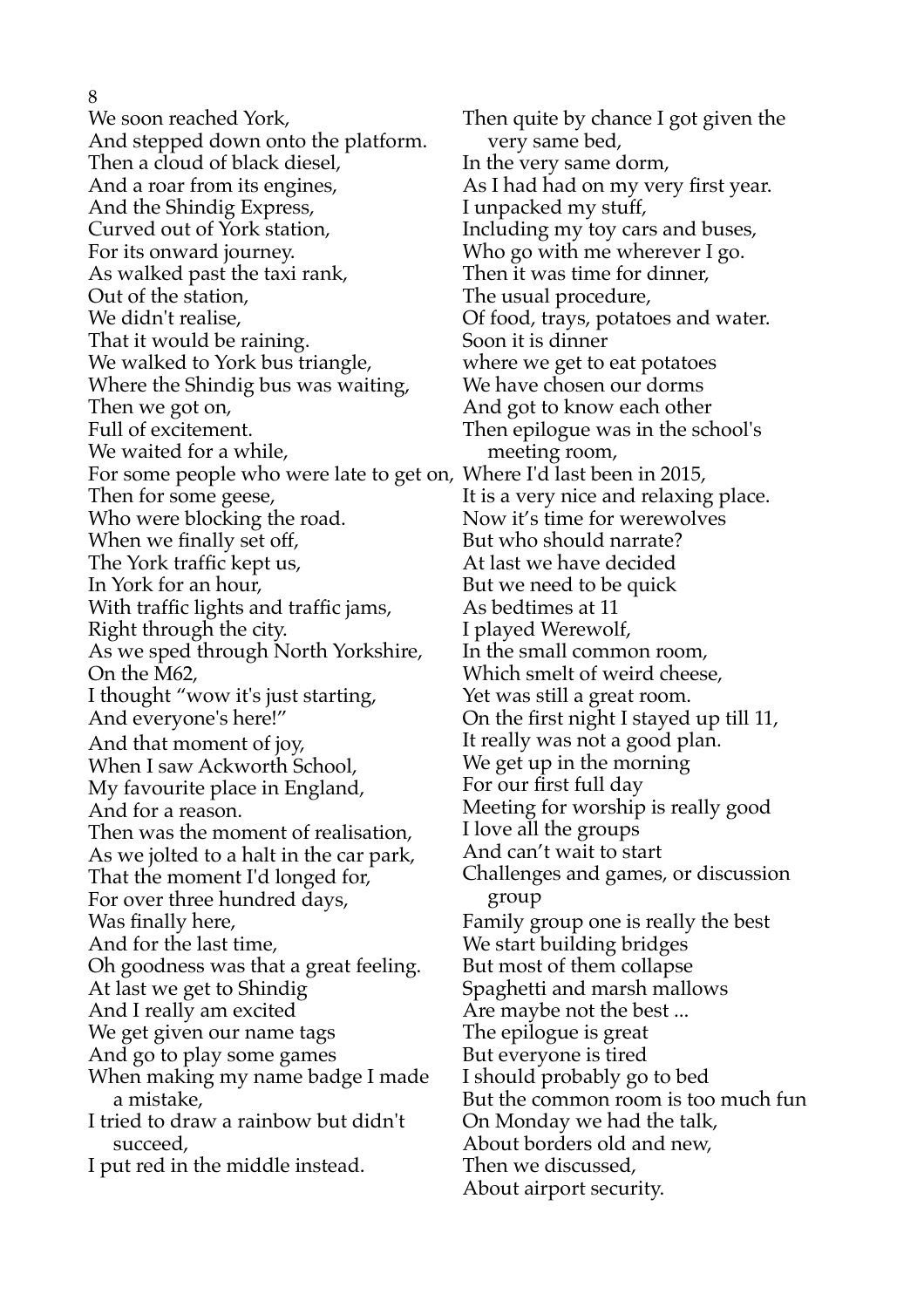I ate some sugar, And became a bit hyper, Under the thinking tree, Frisbees flew around, Then up went a shoe, And down came the frisbee, Out of the tree. In the common room we played some games, And talked and laughed about all sorts of stuff. Tuesday, what a day!, Harvey returned and talked to us, About countries that used to be one, But split into seven and find it hard to be After sleeping on the bus, friends, Their bridge is rebuilt, Which is a really good sign. My first time on the tuck shop, And I'm not good at maths, But we managed, As secret friend presents passed around quickly. The song oh I love it, It's as true as could be, We came from all over the world, We love it here more than anywhere else, Making friends having hugs being Quakerly, We're all here, to have a fantastic year! At the barbeque the wasps invaded, While the wind took the plates, A wasp crawled into a shoe, While someone else got stung. We went to bed and slept, Then the very next day, We went to York or Lightwater Valley, York it was for me. We got our lunch and got on the bus, All the way to the city of York, Where it dropped us off, At the bus triangle. We walked to Pret A Manger, Where the staff always sit, Then explored the Shambles, And bought a diablo. The Hokey Cokey at the Minster, Was fun as never before,

Then we went back to the Shambles, For the Harry Potter shops. Then we wandered towards a place, I've been to countless times, The wonderful halls, Of York Railway Museum. The *Shinkansen*, the Eurostar, The Deltic as well, And all the steam trains, Preserved for all to see. At the museum we bought ice cream, And a slinky called Rachael, Then went the triangle, To wait for the bus back. Everyone was ready for epilogue, I love it outside, Where I actually feel part, Of the wonderful nature. I thought to myself, What a wonderful place, And what wonderful people, Who I'll miss so much. Thursday started out, As per every year, With the staff dressing up, In various costumes. Then there was Meeting for Worship, And the Thursday talk, Where Sam taught us about privileges, And various demonstrations, And how allies can help. Then in discussion groups, We saw how privileged, Each of us are. My second time in the tuck shop, We are lacking customers!, Then the leavers sketch rehearsal, Will we have it ready for tomorrow? Then family groups were fun, So were games and Challenges, Discovering new board games, That I had never known to exist. On Thursday evening, My penultimate A-Worth, Then epilogue, Was in discussion groups again. It was quite emotional, We were all leaving Shindig,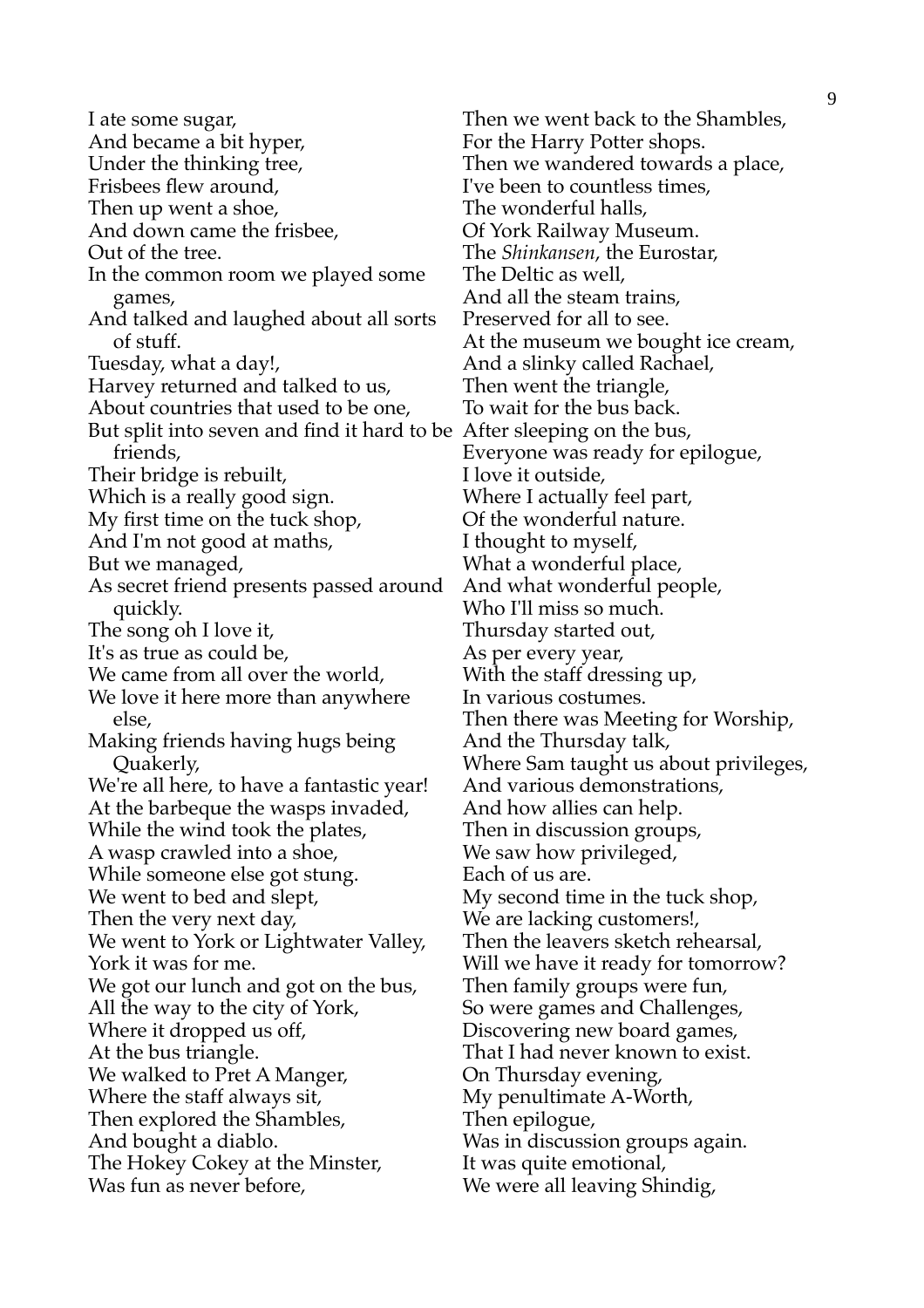10 Then afterwards in the common room, The jokes got worse and worse. I didn't want Friday to come, But come it must, And come it did, With beans on toast for breakfast, Like any other day, At Shindig. The final meeting for Worship, Then back to our discussion groups, Where we came up with sketches, To sum up the week, And my group made a game-show themed sketch. We performed the sketches, Them went back to our dorms, And packed for the long way home. I went back to the Thinking Tree, And the common room, The good old places, That I love so much. The end was coming, Slowly, but definitely coming, And I kind of became used to it, The encroaching end. In games and Challenges, Will gave us a challenge, To find the code of a padlock, To get out of the room. We did a puzzle, Which hardly helped, Though we finally found, The mystery code. A-Worth came far too quickly My last as a YP, and possibly even my last ever. It one of the best A-Worths, I've ever had, It started with a true tradition, Tanaka! Then us leavers danced to *The Dancing Queen*, Which was followed by the drag race. The chewing gum, A crick in the neck, And Saul's Armageddon Song!!! Tradition, though, didn't end there, For afterwards there came the song!!!!, The song is one of favourite parts of

Shindig, And this was my very last one! I sang as loud as I could, Even when I thought I had no energy left, I put everything I had into the last ever song, It was amazing for the last ever time! My voice was slightly dead, After the final song, But then as we left the building, We where given our mags, My last ever Shindig mag. As the disco played deafening music, I tried to sign everyone's mag, As normal I didn't manage all of them, But most of them I did. I was so exhausted from the week so far, That I dropped my glasses of water everywhere, Before eventually drinking one, yay! After frantic mag signing, And getting through many a pen, My handwriting suffered, Yet again. A change of tone was solemn and rapid, As we went outside for the very very final, Shindig epilogue. I realised just how much, I would miss everyone, And how much each and every person, Means to me. Despite me being a leaver, In the leavers pages in the mag, I was nowhere to be found, Which in some ways was good, Can I now pretend that I'm not a leaver? We stayed up past midnight, Once again, But then I was so tired, I fell asleep before one. Early on Saturday morning, I woke up and packed my last stuff, It now was properly my final, Ever day at Shindig. We walked to the bus, With the mutual feeling, That this was the end, Of the wonderful week in Ackworth.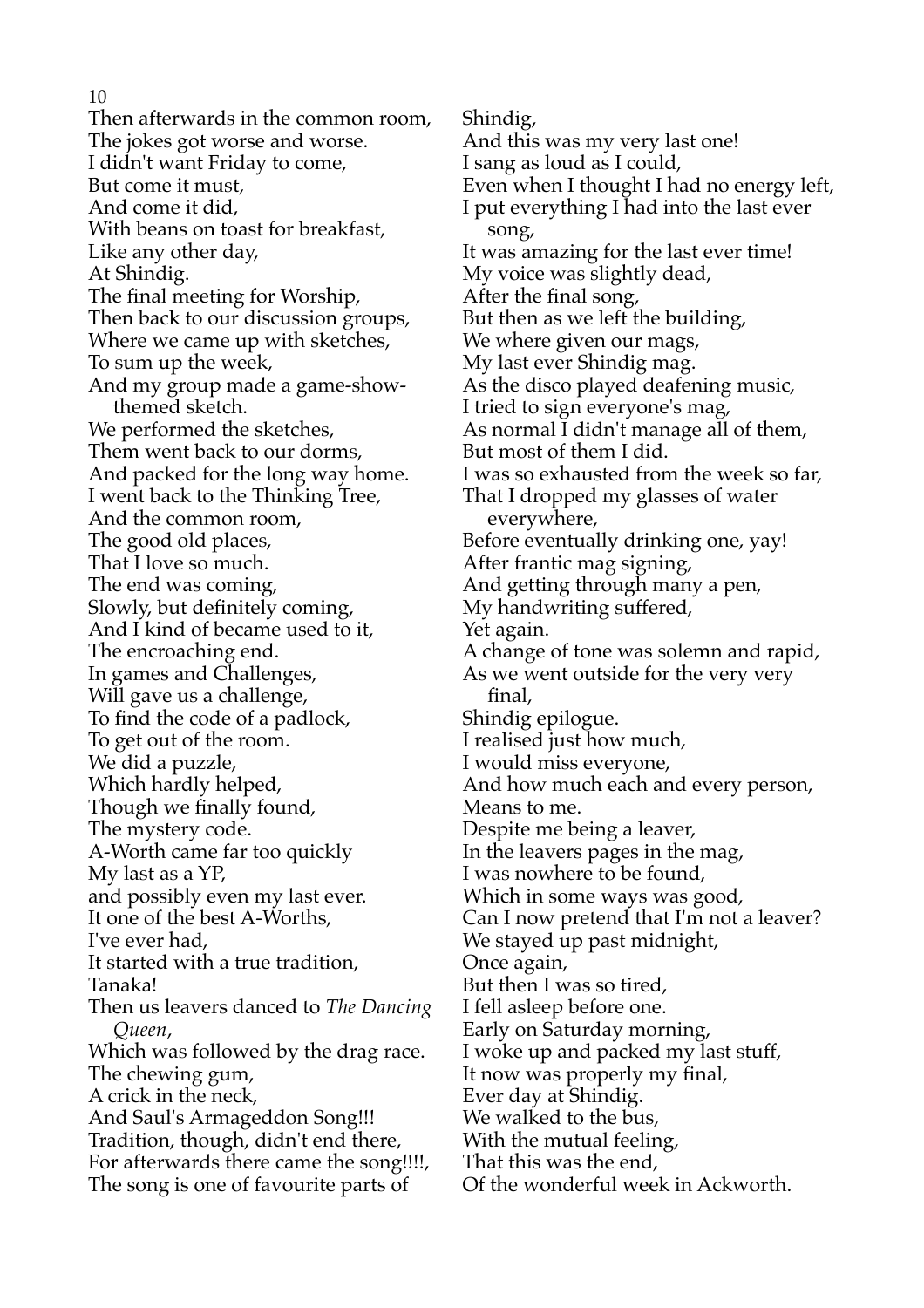When we got to York station, A Pacer was waiting, And so were we, For the HST, The Shindig Express, Back up North. We didn't all get seats, But managed all the same,

Then before long at all, The Shindig Express Squeaked into Edinburgh Waverley. Goodbye, For more than 51 weeks *Oliver :-D*

# **A Prayer**

*From the last of his notebooks, written in prison, 1945, for refusing to pay war taxes.* 

Eternal God, let thy spirit inspire and guide us. Thy will be done.

Give us the strength to fulfil our task without selfishness, slothfulness, or cowardice.

Give us the strength to withstand temptations, and to forgive others as we would wish them freely to forgive us.

Enable us to repay those who offend us only by redoubling our endeavours never to offend others.

Eternal God we will listen to thy call and obey it in order that we may hear it ever more clearly.

Give us the honesty to examine our own acts and thoughts as scrupulously and severely as those of other people.

Deliver us from the fanaticism and pride which prevent us from welcoming truth even when it comes through the teaching and experience of others.

Give us the calm assurance that thou thyself wilt know how to reveal thy truth and thy righteousness to others even as we believe that thou hast in measure revealed them to us.

Teach us compassion and enable us to make a real effort to relieve the suffering of others.

Give us the quiet courage needed in all circumstances, and natural to whoever has consecrated his life to thee.

At the highest level of existence where men and women meet one another, let there be above all a passionate regard for the true values of life, for thy truth and thy love above all.

Do not let any defeat, any fall or backsliding ever separate us from thee; in the midst of all our weakness let thy love take hold of us and little by little lift us up to thee.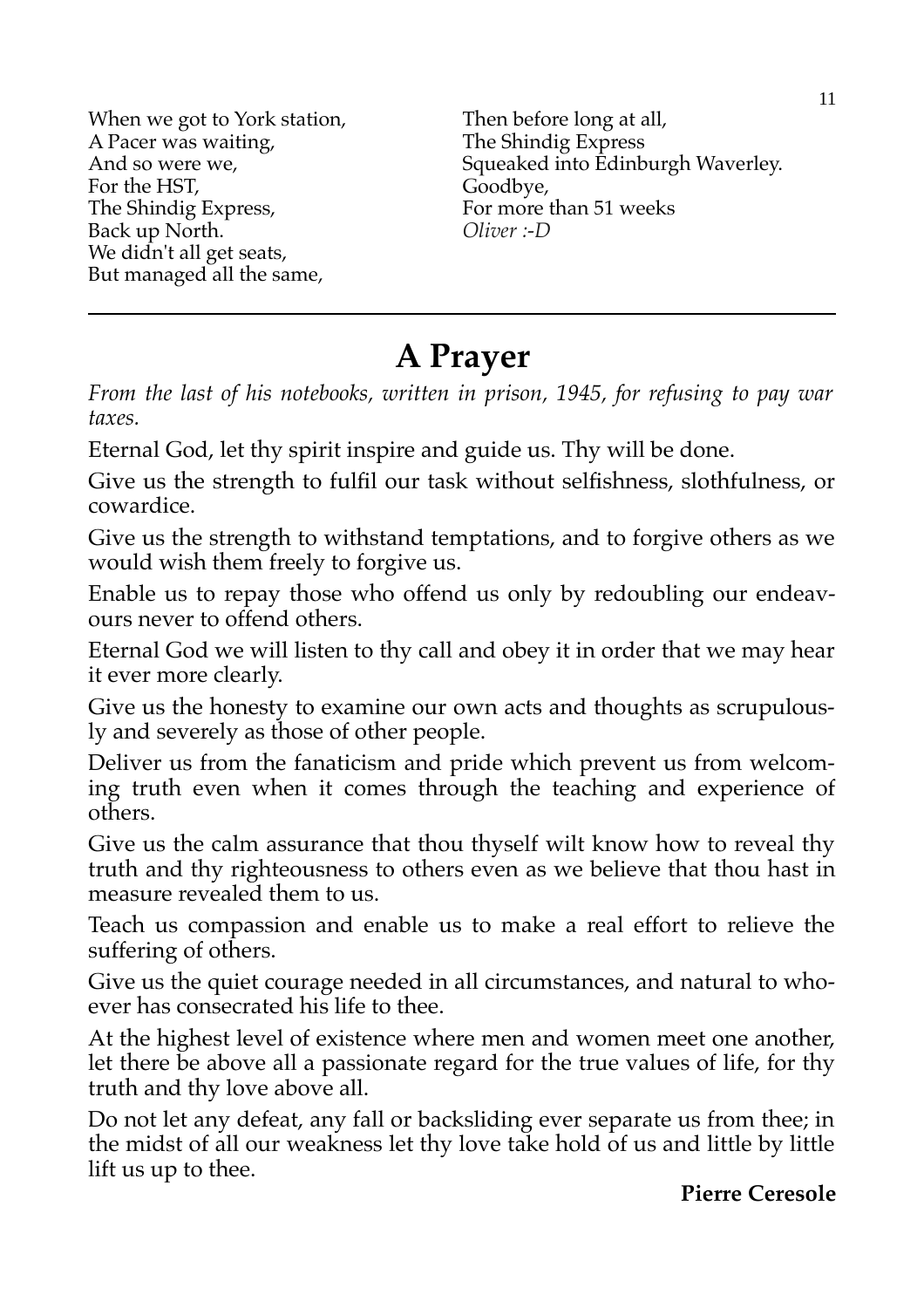### **Minutes of Area Meeting held on Tuesday 14 August 2018 at the offices of Scottish Churches Housing Action, 44 Hanover Street, Edinburgh**

#### **2018/08/01 Worship and introductions**

We began our Meeting for Worship for Business with a period of worship during which *Quaker Faith & Practice* 10.04 was read. Written by William Charles Braithwaite in 1905, this reminds that, important though our principles and organisation are, the springs of life lie deeper, in our vital union with one another and with God.

We have ensured those present know each other names and meetings.

The attendance will be recorded in the concluding minute.

#### **2018/06/02 Minutes of Meeting held Saturday 23 June 2018**

The minutes of our last Meeting held on 23 June 2018 in Greenbank Church Hall, South Edinburgh, have been signed by the Clerks and entered in the Minute Book.

#### **2018/08/03 2017 Financial Report and Review**

Mark Hutcheson, Area Meeting Treasurer, has given us an overview of 2017 Area Meeting accounts which were approved by the Trustees on 17 July 2018 and signed by the Clerk. Area Meeting accepts the audited accounts and they will also be signed by Area Meeting Co Clerks tonight.

Total income for 2017 was £366,095 with total expenditure of £273,951, a surplus of £92,144. Current funds are £1,046,322 (this includes the value of the four properties AM owns) with restricted funds of £117,657, a total of £1,163,979 as at 31 December 2017.

All income has been received for the latest maintenance work (roof and stonework) for 7 Victoria Terrace and we thank John Phillips for his work in successfully applying for funding towards these works. There is no outstanding expenditure for this work.

One legacy of £32,000 was received during this year, part of which has been allocated to Campaign Against the Arms Trade for work in Scotland over two years (Minute 2018/05/14a).

Total funds have increased by 7% in 2017, income rising by 5%. Both Meeting House expenses increased as did their income. We thank staff and volunteers at both Meeting Houses.

Mark answered questions relating to the asset value of our four properties, whether the Trustees had approved the audited accounts and the amount Area Meeting remitted to Britain Yearly Meeting (BYM).

We thank Mark for his work on our behalf during 2017 and previous years and are glad to note the improving financial position of our Area Meeting which is nearing the hoped-for reserves.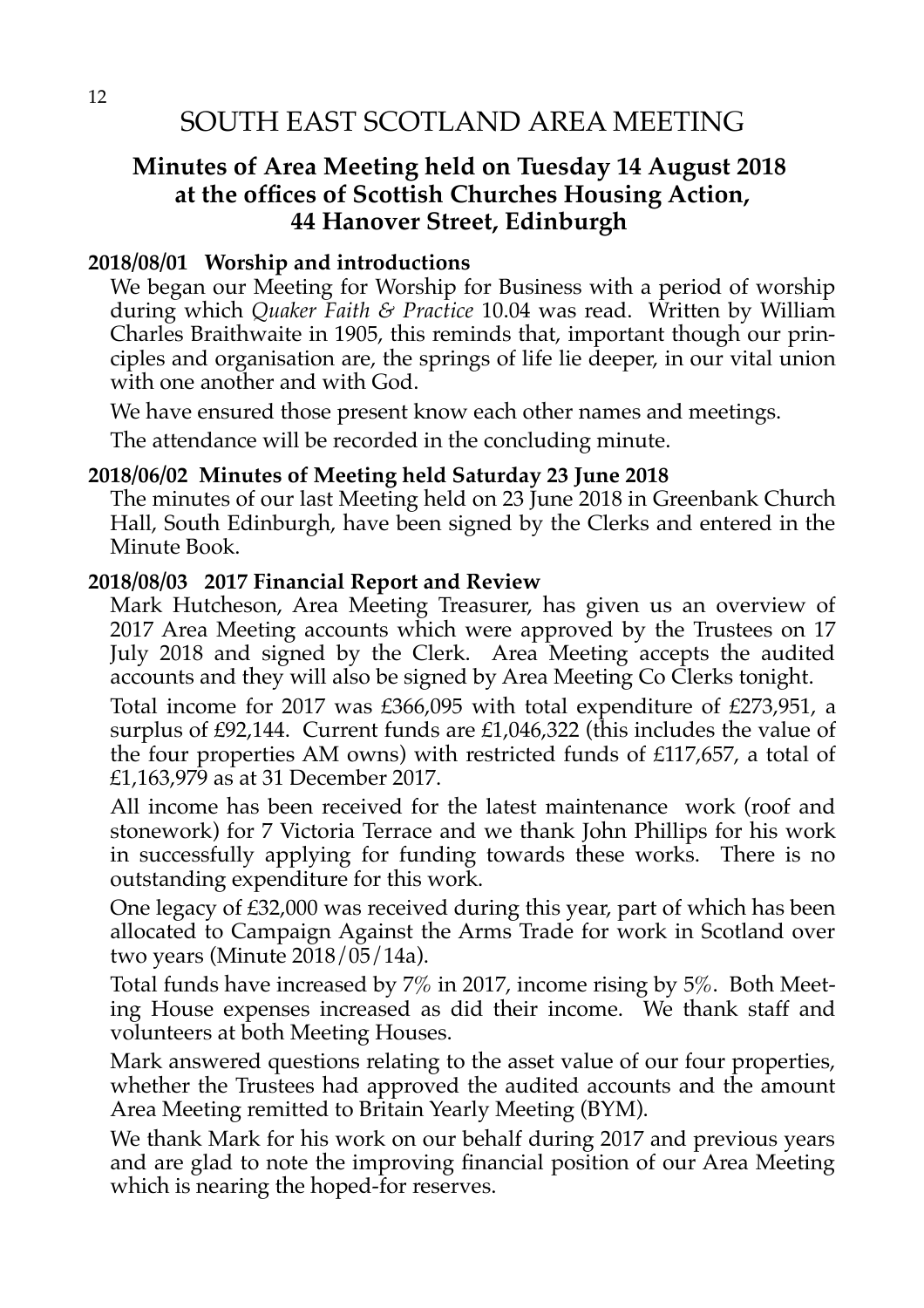AM Trustees will submit a report to OSCR, the Scottish Charity Regulator, covering the activities as well as the finances of the Area Meeting. An illustrative short annual review, as requested in Minute 2017/08/09, has been prepared and circulated. It is entitled *Quaker Activities in Local Meetings in South East Scotland in 2017*. We thank David Somervell for his work on this, which will provide a model for fuller reporting in coming years. He would welcome feedback. We ask David to send this summary of activities to those local meetings not represented here tonight.

#### **2018/08/04 Management of Legacy Money**

We note that Area Meeting Trustees minuted last month as follows:

*Given the large bequest recently received by AM, we suggest that AM hold a Threshing Meeting in the autumn to consider the whole issue of finance, including the use of the large bequest.* (Minute 6.3) and further:

*Trustees agree that £350,000 of the legacy should be invested with the Ethical investors Rathbone Greenbank in the immediate future and that the use of the* legacy is discussed at the Threshing Meeting in the autumn. (Minute 6.6)

We thank Trustees for their work on this. We are agreed that the large part of legacy money should not be used for the year on year commitments of our Area Meeting but should be set aside for special projects which reflect Quaker testimony and objectives. We need to give time to appropriate discernment regarding such projects and agree to start this process. We ask the Clerking team to undertake the work necessary to ensure proper discernment prior to the Threshing Meeting so that the process of how to come to suggestions and decisions which reflect the leadings of the Spirit may be brought about.

Area Meeting does not think an autumn Threshing Meeting is possible and ask that this be arranged for a Saturday in February.

#### **2018/08/05 Contribution to Britain Yearly Meeting**

Trustees are recommending that Area Meeting remit £54,675 to Britain Yearly Meeting (BYM) as our contribution for 2018. BYM requests £225 per member from Area Meetings; we have 243 members hence this sum. In addition individual Friends and individual Meetings within Area Meeting earmark monies sent to AM to be remitted onwards to BYM or send money directly. (In 2017 Area Meeting sent directly £26,250).

We agree to accept this recommendation.

#### **2018/08/06 Area Meeting Treasurer**

Our nominations committee has been unable to identify a Friend able and willing to take on the role of treasurer when Mark Hutcheson finishes his service in September this year. Our trustees have considered options for ensuring that this vitally important work is continued and propose that:

a) our paid accountant is appointed to increased hours to cover more of the accountancy and bookkeeping work; and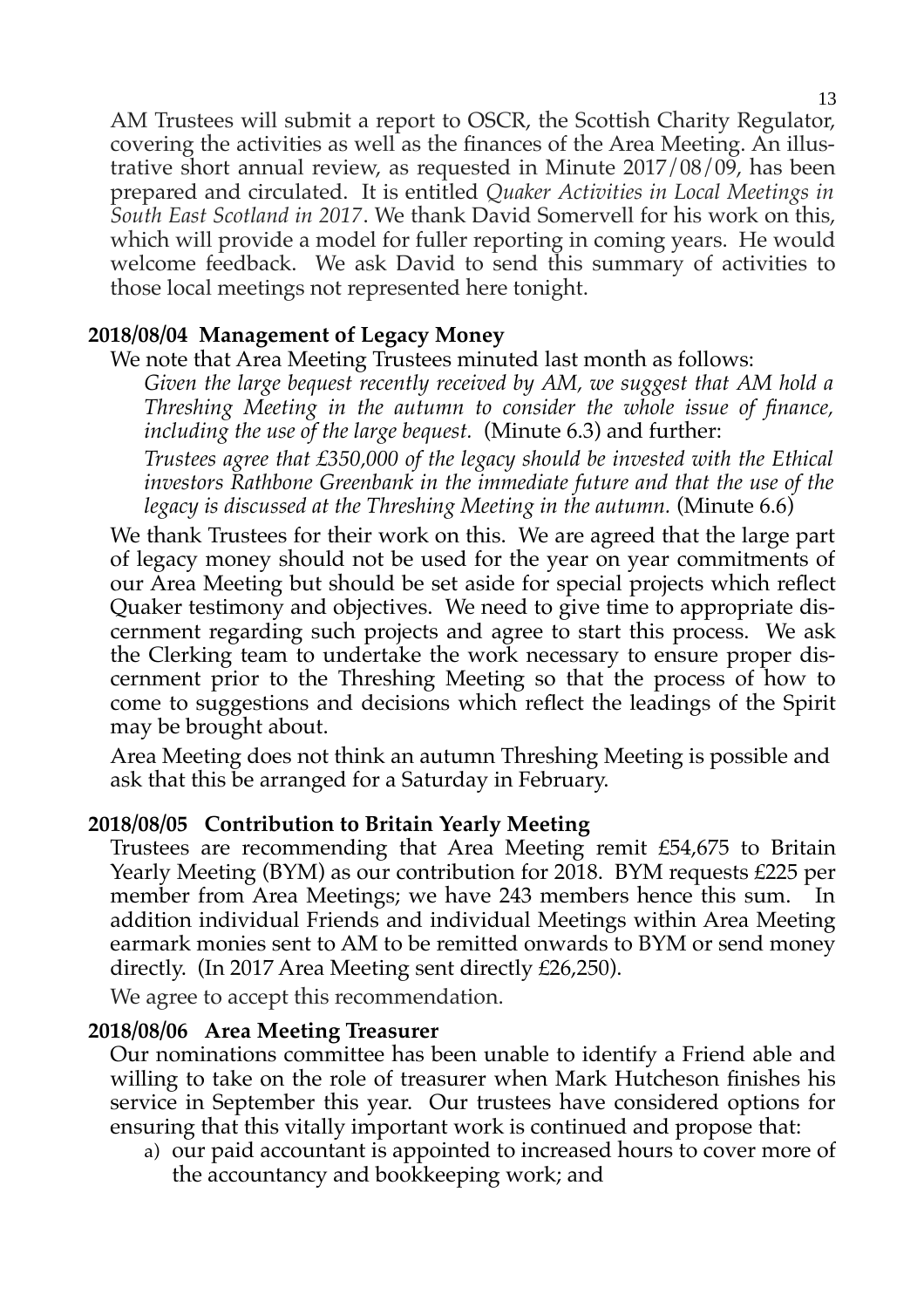b) we appoint three Friends to share the treasurer's work between three Friends, one of whom to carry the title treasurer and represent the team as a trustee. Jacqueline Noltingk and John Phillips have agreed to serve as two of this proposed team of three.

We appoint Jacqueline Noltingk and John Phillips accordingly, to serve for two years from 1 October 2018. We refer the work of finding a third team member back to our nominations committee and will appoint one of the three to be named treasurer and represent the team on the Trustee body at our next meeting on 22 September.

We have heard the suggestion that in future it may be worth splitting the accountancy and bookkeeping roles in order to save costs.

## **2018/08/07 Diversity and inclusion in our Area Meeting**

(Minute 2018/06/08 refers)

Further to the discussion at our last meeting, we need to appoint an organising group to take this exploration forward. We wish to consider the full breadth of diversity and inclusion and to find fresh ways of addressing this challenge. A task remit for the group has been drawn up (and is attached to these minutes) and the Meeting Room at 7 Victoria Terrace has been provisionally booked for the afternoon of Saturday 1 December 2018 for an initial conference. We appoint Phil Lucas to convene the group's first meeting(s) and are seeking five or six other Friends with relevant experience to join him.

#### **2018/08/08**

#### **a)** *Catriona Collins memorial minute*

We have received the following memorial minute from Central Edinburgh Local Meeting:

*Further to Minute 2018/05/06 Kerstin Phillips, Hilary Patrick and Alan Sayle have brought a Memorial Minute to Catriona Collins to this meeting.*

#### *Catriona Collins (1935 – 2017)*

Catriona was born in London: her mother died in childbirth and her father was then killed during the Blitz so that she was in fact brought up by two aunts. After a disrupted education she started teaching primary-aged children in London. But in the sixties she and her two aunts moved to Edinburgh, and Catriona started to work at George Watson's College, eventually becoming principal teacher of remedial education.

Traditionally this area was for children who were thought not to be very bright but Catriona recognised that there were many pupils who were intelligent and articulate but who had difficulties with reading and writing; this started off her research in what was then called 'word blindness'. She wrote *"The philosophy was simple: each pupil was seen as an individual who had the ability to reach his intellectual and educational potential. It was of paramount importance to discern pupils' strengths and build confidence sufficiently to tackle the English language."*

She spent time in America and gained a PhD with a thesis on dyslexia. It was there that she came in contact with Quakers.

14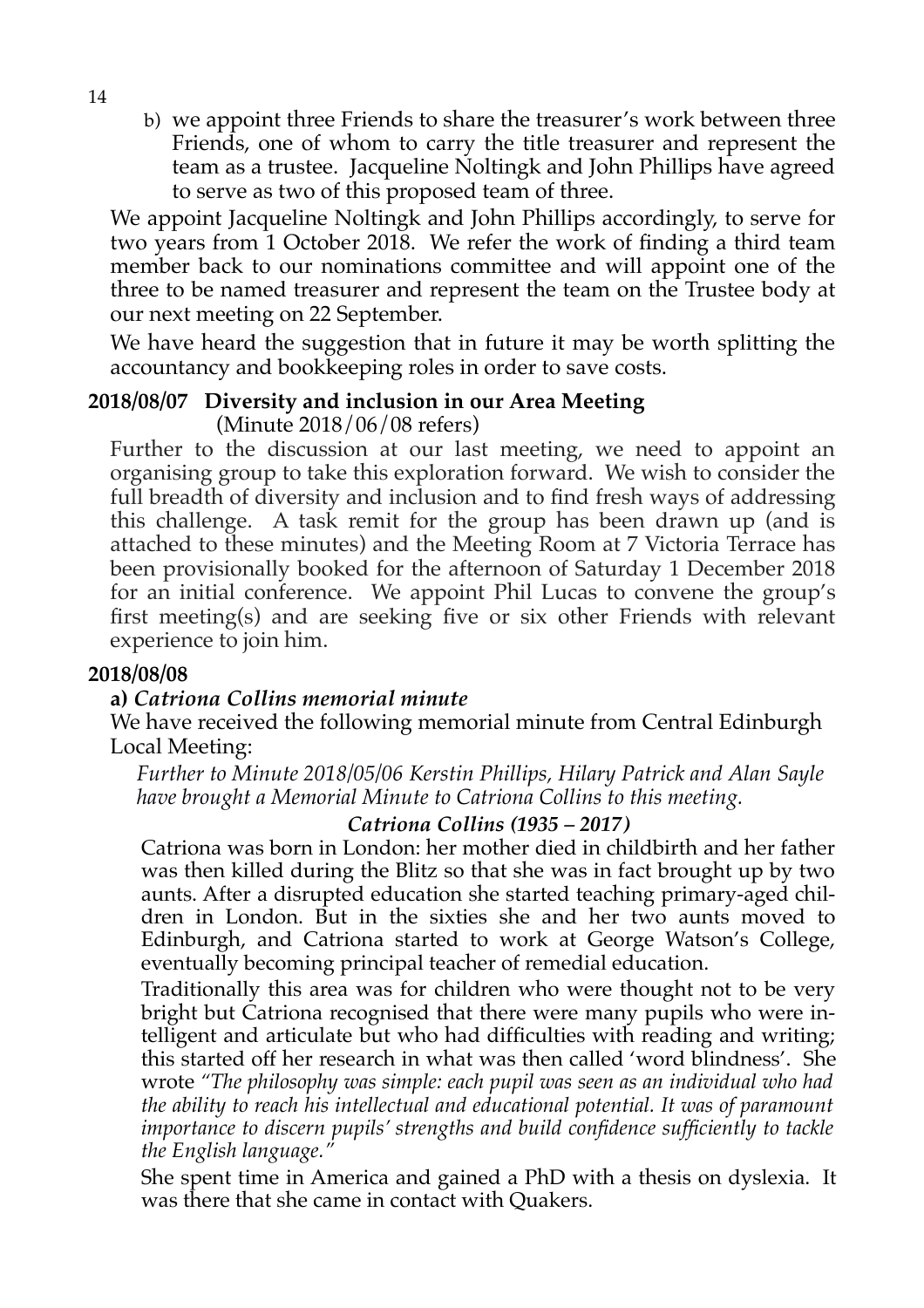She taught not only in schools but also lectured at Napier University, served on the Scottish Parliament's Cross Party Group on Dyslexia, provided professional services to the British Army, and ran specialist courses for teachers on how to work with dyslexic pupils. For some 30 years she volunteered at St Columba's Hospice.

She attended Central Edinburgh Quaker Meeting regularly for many years and obviously appreciated Quaker thinking and our way of worship. She was a very private person and did not normally stay for coffee after Meeting.

She had requested a Quaker funeral. As we gathered at Warriston Crematorium we realised that many attending the chapel would have to stand throughout the Meeting for Worship. There was ministry from former pupils who gave moving testimony that her teaching and belief in them had changed their lives, from being regarded as 'dumb' to being able to gain university degrees: she had been their friend. Parents spoke about her generosity when it came to working individually with their sons and daughters. Teachers spoke about how they had changed their way of teaching after attending her courses. Colleagues spoke of their high regard for her and for her friendship.

Above all, the Meeting for Worship was a profoundly moving occasion, testifying powerfully to the grace of God as revealed in the life of our Friend.

We are grateful to receive this minute and to learn about the remarkable life of a friend who has been, in her passing, so generous to our Area Meeting.

#### **b)** *Testimony to the grace of God as shown in the life of Marjorie*

*Farquharson*

We have received the following draft from the group of Central Edinburgh Friends who prepared Marjorie's memorial minute:

#### **Testimony to the grace of God as evidenced in the life of Marjorie Milne Farquharson, political scientist, 11.8.1953 – 13.5.2016**

*'Give God the glory; I'll have none.'*

When in 1991 Marjorie Farquharson set up an Amnesty International information office in Moscow, she was the first Westerner working on human rights with a permanent base there. It was particularly important because for years Amnesty had been considered in the USSR to be an 'anti-Soviet organisation' and a 'nest of spies'. Mikhail Gorbachev's dual programme of *perestroika* ('restructuring') and *glasnost* ('openness') had introduced profound changes in economic practice, internal affairs and international relations, which inadvertently set the stage for the 1991 collapse of the Soviet Union into 15 individual republics. In this highly unstable political and economic climate, Marjorie was the lynchpin of Amnesty's research on Soviet-era human rights activists, campaigning not only for those well known in the West such as Andrei Sakharov, but also helping to expose the hidden crime of the political abuse of psychiatry. Her quiet passion and work for open democracy and human rights continued in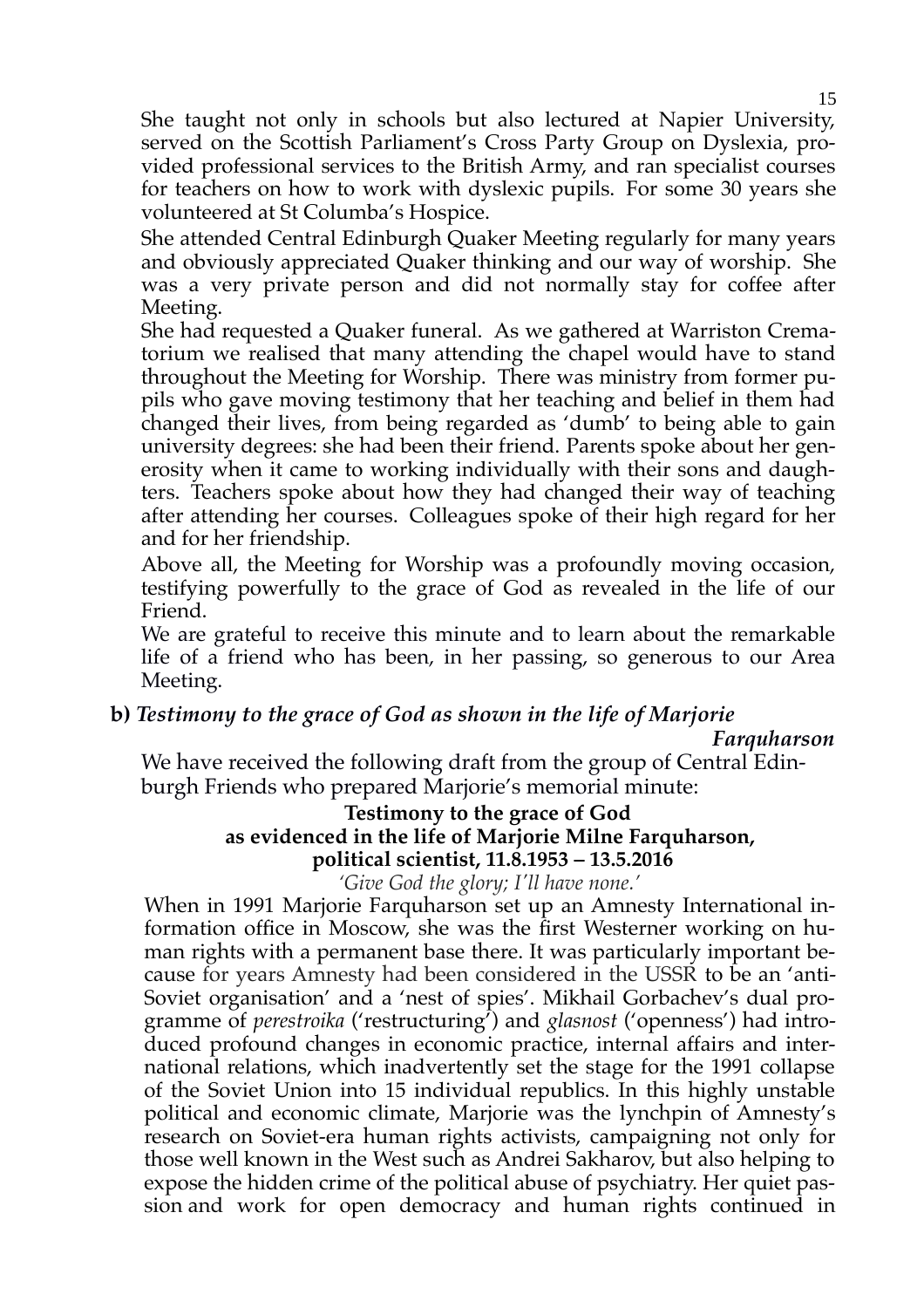various ways for the next 25 years. She died aged 62 on 13 May 2016 of pneumonia after a cancer operation.

A couple of years earlier, she had been asked by the editor of the newsletter of Edinburgh Central Quaker Meeting for some ideas for spiritual quotes. Her reply was utterly characteristic:

*How about a quotation from William Dewsbury, reckoned 'one of the sweetest and wisest of the early Quakers' who was apprenticed to a clothmaker in his youth but spent much of his life in prison in Warwick… About a week before he died he said: 'If anyone has received any good or benefit through this vessel, called William Dewsbury, give God the glory; I'll have none, I'll have none. I'll have none.' He was in the last blue Christian F & P, but unfortunately didn't make it into the red one...*

In the New Testament, the word *grace* comes from the Greek word *charis,* which means favour, blessing, kindness, graciousness and especially the divine influence upon the heart. A related Greek word is *charisma* (gracious gift). Both words originated from another Greek word *chairo* - to rejoice, be glad, delighted. To Marjorie, the signs of divine grace were in peace-building, equality, simplicity and truth. The impact of these gifts, radiating through Marjorie's own life, was to make many people in difficult, unjust circumstances felt supported, regenerated, inspired and strengthened. But Marjorie also knew how much she owed to the divine grace she experienced in the blessings and love of others.

Marjorie was born in Glasgow, but when she was three, her father, Alexander Farquharson, a chartered accountant, changed jobs, and he and his wife, Nellie, and family moved to Lancaster. Marjorie was the youngest child of three.

In 1975, now a student back in Scotland, Marjorie won a British Council scholarship to Russia, and the following year left St Andrews University with prizes and first-class honours in Soviet Political Sciences. After a year in the Quaker United Nations Office in New York, in 1978 she started working for Amnesty, initially in London. This was a time when travel to the Soviet Union was very difficult. Russian intellectuals were smuggling material out to be published by Amnesty. In 1991, most foreigners in Moscow were still living in foreign ghettoes, with access to foreign currency shops and good quality food. Marjorie was led instead to live like ordinary Muscovites, in a one-room flat with a small kitchen. In 1992, the inflation rate in Russia soared to over 2,300 %.

One day, she interviewed a medical journalist interested in Amnesty's work against psychiatric abuse. The next day, the woman told her daughter, Irina, that she had met a very nice 'English' woman (she didn't know Marjorie was Scottish), commenting: 'I think she is starving.' Irina began taking round an occasional couple of bananas, a hunk of cheese, maybe a bit of coffee. They became friends, and eventually life-long partners.

The following extract from her *Moscow Diary*, published in 2018 by Matador (Troubador Publishing) gives a glimpse of her *joie de vivre*:

*I can't explain why I find my surroundings so absolutely beautiful. I came home in the dark through the glade behind the church. The mixture of snow,*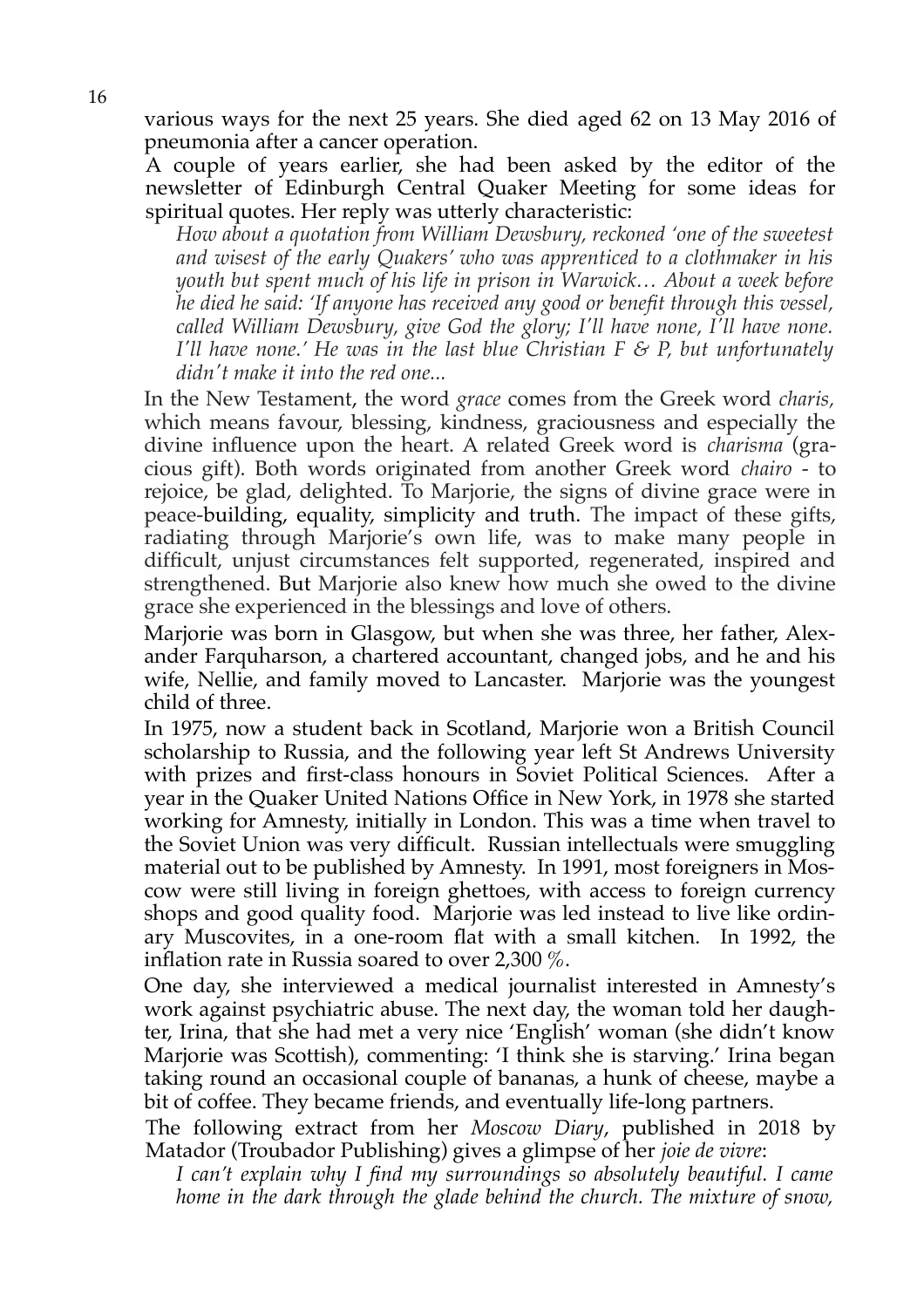*shadows, and shapes in their winter clothing was lovely.* 

*Reading my* Izvestiya *this morning and listening to music, I suddenly felt immensely happy and at home here.*

*I cabbed to the Quakes. Riding around Moscow in a beat-up car with music on the tape deck is really one of my pleasures in life.* 

By late 1992, Marjorie was working for the United Nations, based in Geneva but monitoring human rights violations in Bosnia Herzegovina, during both the Bosnian-Croat and the Bosnian-Bosnian civil wars. In 1994, she was back in Moscow directing the TACIS (Technical Assistance to the Commonwealth of Independent States and Georgia) Non Governmental Organisation Support Unit, supporting open democracy by helping the new third sector get on its feet in Russia. Then in 1996, it was on to the Council of Europe in Strasbourg for five years advising the Russian Federation and Ukraine on human rights, influencing legislation, establishing a regional ombudsman and helping emerging NGOs to get consultative status to enable them to lobby at Council meetings.

She travelled extensively and alone to remote places with very poor living conditions, at considerable personal risk. It seems her gentle, unassuming and modest demeanour coupled with her wide knowledge enabled people to trust her. She was a very good listener, spoke Russian naturally and well, and never looked like a stuck-up foreign consultant there to teach those Russians democracy.

In 2001, her father's ill-health brought Marjorie and Irina back to Scotland. In Edinburgh, she set up as an independent human rights consultant. Work included reports on statelessness in Central Asia, sexual minorities in Uzbekistan, the death penalty in four ex-Soviet states, child soldiers, and corruption in the defence procurement industries. She also evaluated projects funded by the European Union, and wrote many expert opinions on asylum seekers' applications to live in the UK. Again and again, she was able to be a voice for people in pain and distress who otherwise would have gone unheard.

Her spiritual life was deepened through Tai Chi, music and photography, poetry and even a bee-keeping course. Marjorie also translated some Gogol, Bulgakov and Mandelstam and wrote short stories. One of them, *The Weather Station,* won the 2000 BBC World Service Best Short Story Prize and was broadcast.

For 20 years, unknown to most people, Marjorie lived with multiple sclerosis. Initially, it did not affect her too badly but about 2010 or 2011 balance problems developed. Undeterred, in 2014 she took part in an internal selection process run by her local Scottish National Party branch for potential candidates for the European elections. She cheerfully bought some new clothes as an alternative to her usual jeans, T-shirt and fleece, and enjoyed the democratic process. Although she found the public speaking very demanding physically, afterwards she continued to campaign, making numerous telecanvassing calls for an independent Scotland in Europe and hosting many training sessions for Yes-vote ambassadors.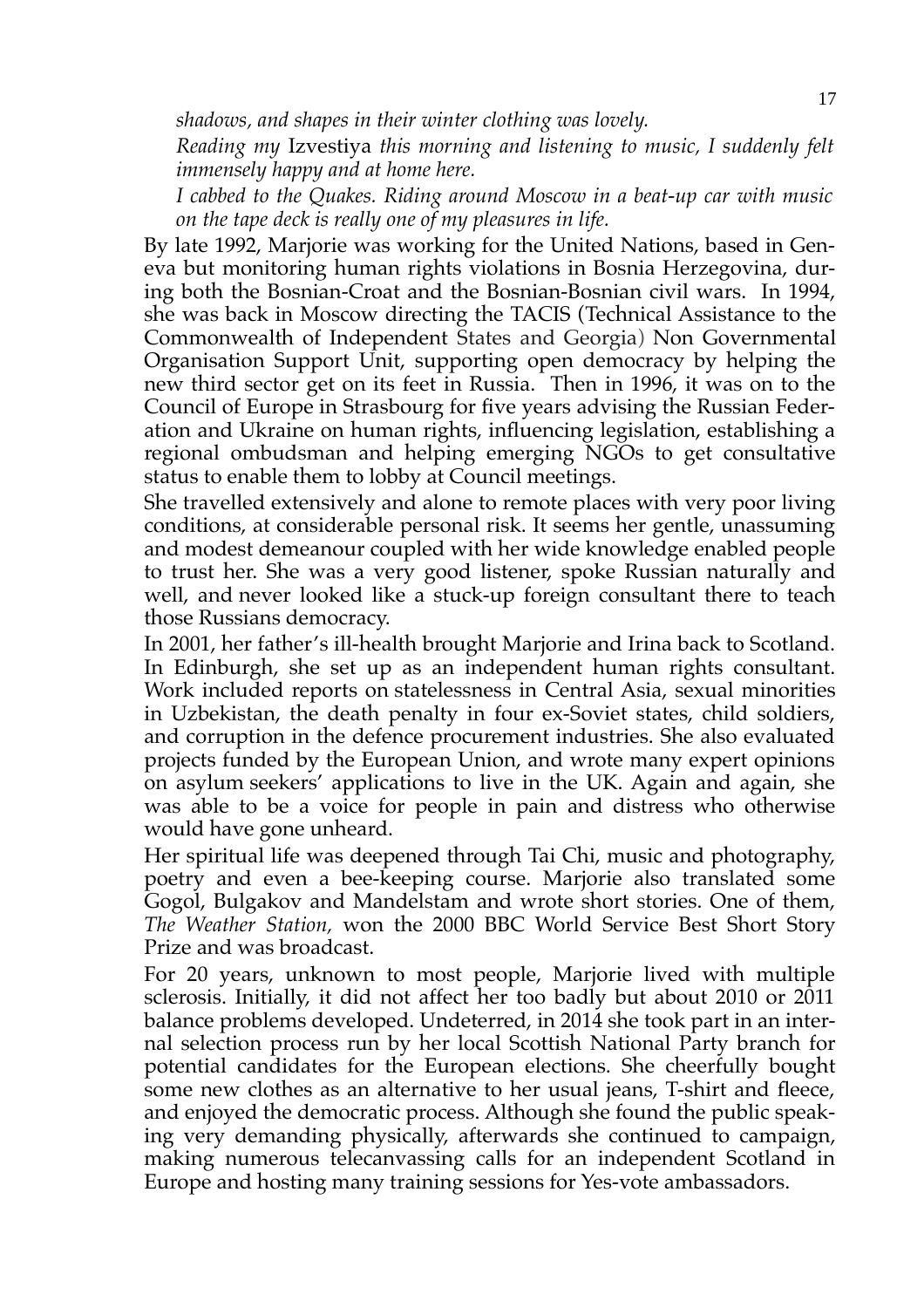As a member of the Religious Society of Friends, Marjorie was Area Meeting Clerk for South East Scotland from 2009 to 2013. While she was Deputy Registering Officer for Marriages for the Area Meeting, she oversaw the first religious same-sex marriage in Scotland and then went on to become Registering Officer. She was quietly supportive of new people to the Meeting and those with particular responsibilities. Marjorie also convened the Quaker Festival Committee, an outreach activity by the Society of Friends, running Edinburgh Meeting House as a venue in the Edinburgh Fringe Festival providing arts performances, refreshment, charity fund-raising and quiet space in August.

Marjorie died as she lived, quietly and privately. In her last days, she and Irina read extracts from [Lao Tzu'](https://www.goodreads.com/author/show/2622245.Lao_Tzu)s *[Tao Te Ching](https://www.goodreads.com/work/quotes/100074)* and listened to Allegri's *Miserere*, both of which were heard at her Edinburgh Quaker funeral.

We are grateful to the group for preparing this moving testimony, which we accept and forward to General Meeting for Scotland and to Britain Yearly Meeting.

#### **2018/08/09 Visit to Edinburgh of Quaker World Relations Committee**

Quaker World Relations Committee meet twice each year in meeting houses around the country and would like to meet in Edinburgh over the weekend of 1-3 March 2019. We will be pleased to welcome them then to Edinburgh Quaker Meeting House and note that they would like to meet with members of our Area Meeting for a meal and to share with us some of the work they are doing. We ask Central Edinburgh LM to appoint a small group to liaise with QWRC to make the necessary hospitality and other arrangements.

#### **2018/08/10 Memorandum of Understanding**

We have received a memorandum of understanding from Tweeddale Meeting and encourage local meetings which have not yet produced theirs to do so in the course of this year. Those already produced can be used as models, reducing the work involved.

#### **2018/08/11 Area Meeting Dates and Venues for 2019**

The following dates and venues are proposed, subject to consultation with the proposed hosting Meetings, and will be confirmed at our September meeting:

| Monday 28 January     | 7 pm    | Edinburgh (7 Victoria Terrace) |
|-----------------------|---------|--------------------------------|
| Saturday 23 March     | all day | <b>Central Fife</b>            |
| Tuesday 14 May        | 7 pm    | 7 Victoria Terrace             |
| Saturday 22 June      | all day | Kelso                          |
| Wednesday 4 September | 7 pm    | 7 Victoria Terrace             |
| Saturday 9 November   | all day | Portobello/Musselburgh         |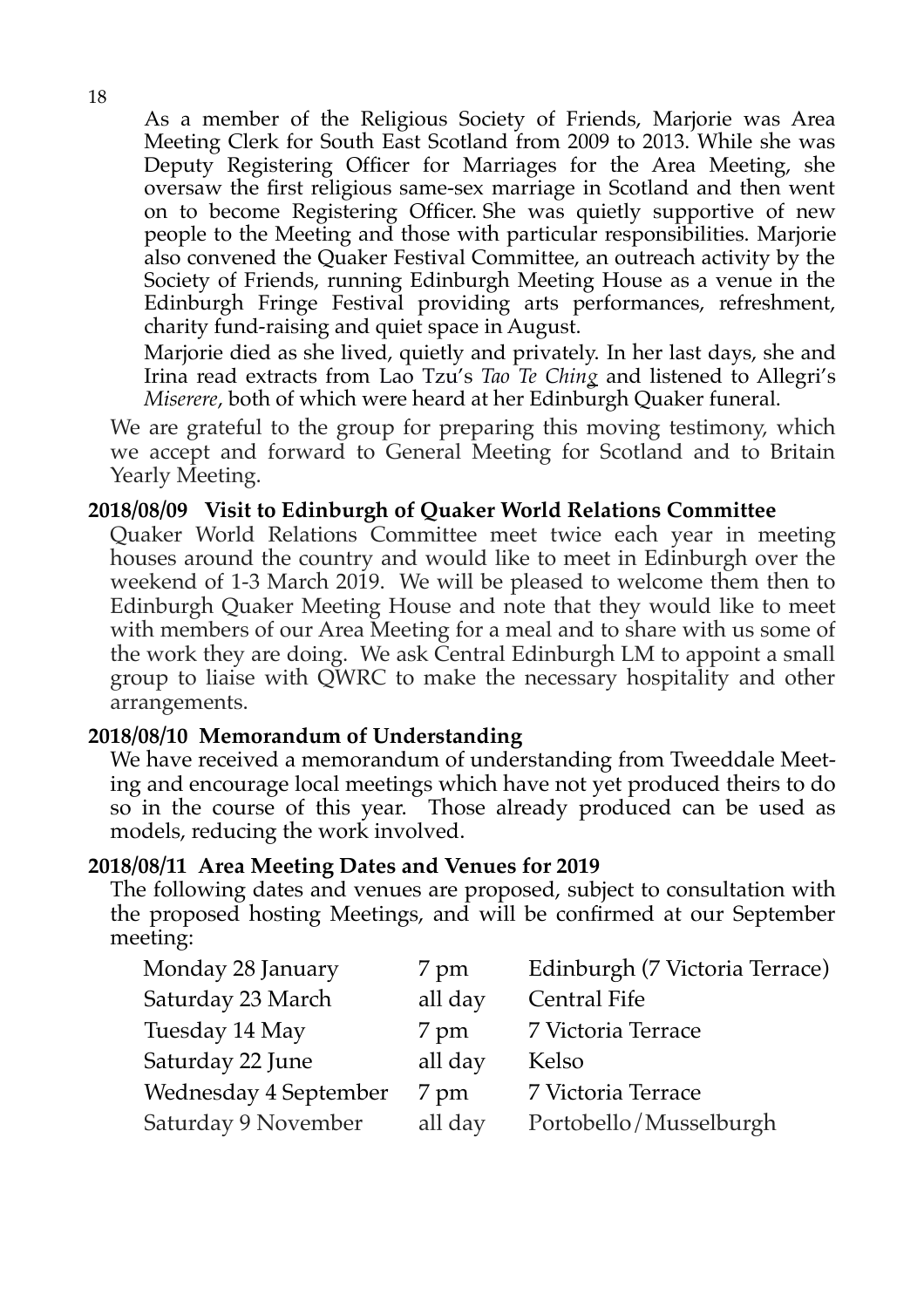#### **2018/08/12 Concluding minute**

24 members representing seven Local Meetings, have attended all or part of this Area Meeting, as indicated below:

| Central<br>Edinburgh | Central Fife                | East Lothian       | Kelso     | Penicuik |
|----------------------|-----------------------------|--------------------|-----------|----------|
| 11                   |                             | 3                  |           |          |
| Polmont              | Portobello &<br>Musselburgh | South<br>Edinburgh | Tweeddale |          |
|                      | 2                           | 3                  | -         |          |

#### **2018/08/13 Date of our next meeting**

The date of the next Meeting is scheduled to be Saturday, 22 September 2018 in the Town Hall at Penicuik, at the invitation of Penicuik and Tweeddale Local Quaker Meetings.

> (Signed) **Phil Lucas K. J. Arnot Alastair Cameron** *Clerks*

## The unity of Christians *never did or ever will or* can *stand in uniformity of thought and opinion BUT in Christian love only.*

**Thomas Story**